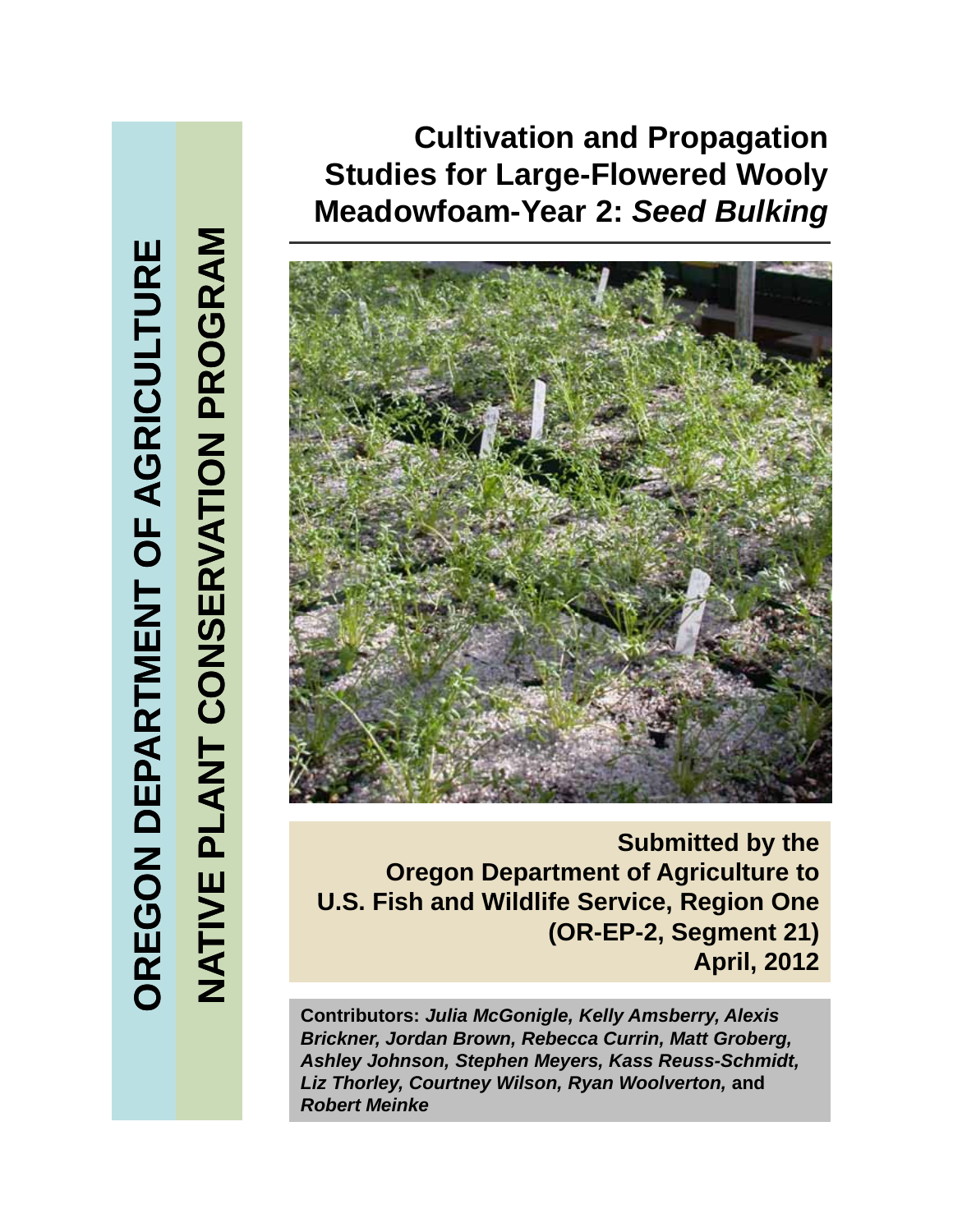# **Cultivation and Propagation Studies for Large‐Flowered Wooly Meadowfoam—Year 2:** *Seed Bulking* **(OR‐EP‐2, Segment 21)**

**Submitted by the Oregon Department of Agriculture (ODA), Plant Conservation Biology Program to U.S. Fish and Wildlife Service, Region One April, 2012**

*Julia McGonigle, Kelly Amsberry, Alexis Brickner, Jordan Brown, Rebecca Currin, Matt Groberg, Ashley Johnson, Stephen Meyers, Kass Reuss‐Schmidt, Liz Thorley, Courtney Wilson, Ryan Woolverton, and Robert Meinke***<sup>1</sup>**

#### **INTRODUCTION**

 $\overline{a}$ 

*Limnanthes floccosa* ssp. *grandiflora*<sup>2</sup> (or large-flowered wooly meadowfoam; Fig. 1) is a short-lived, semiautogamous annual species of significant conservation concern, known only from the deeper portions of vernal pools in the "Agate Desert" area of Jackson Co., Oregon, with an historic range that may have originally been as large as 130 km² (USFWS 2006). Its current distribution is now smaller (OFP 2011), likely due to development in the Rogue Valley, with plants restricted to only a few remaining pools. The *grandiflora* subspecies is an ORBIC List 1 taxon, with a G4T1/S1 ranking (ORNHIC 2007), indicating it is critically imperiled throughout its range. In addition, *L. floccosa* ssp*. grandiflora* is listed as *endangered* at both the federal and state levels.

Seeds of this extremely local endemic germinate in late winter to early spring under submerged conditions (Meyers, pers. comm.), plants grow and bloom in April,



**Figure 1.** Flowers of *Limnanthes floccosa* ssp. *grandiflora.* (Photo credit: M. Carr).

<sup>1</sup> *Contact information:* R. Meinke, ODA Plant Conservation Biology Unit, Department of Botany and Plant Pathology, Oregon State University, Corvallis, OR 97331-2902 <meinker@science.oregonstate.edu>

<sup>2</sup> Recent studies have determined that the meadowfoam populations historically known as "*L. floccosa* ssp. *grandiflora*" are best treated as *L. pumila* ssp. *grandiflora* (see Chambers and Meyers 2011), based on a comprehensive molecular phylogenetic evaluation of the genus by Meyers (2010). To remain consistent with the first year report for this project (i.e., McGonigle 2011), the "old" name is retained here, with the caveat that ODA will be using the "new" name in future reports and publications. Since "floccosa" means "wooly," the common name of the species may also need to changed, perhaps to the *large‐flowered dwarf meadowfoam*!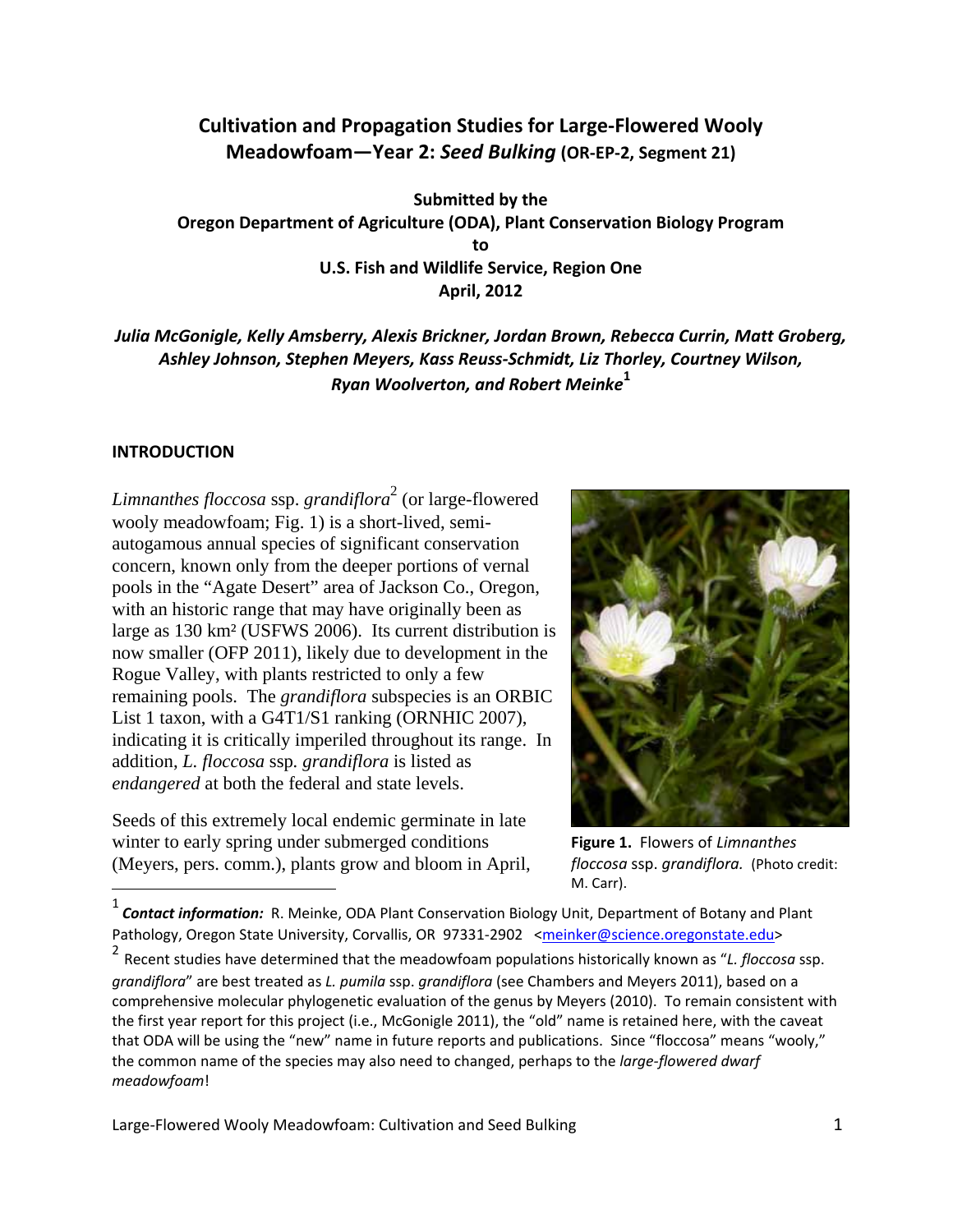and fertile seeds are produced and plants senesce as pools dry by late spring and early summer. Improving our understanding of the reproductive ecology of the species, and ways to use this knowledge to improve restoration and management prospects for remaining populations, has been the impetus for this and earlier work by ODA. Morphological, genetic, and evolutionary studies of *Limnanthes floccosa* have shown it to be a highly polymorphic, taxonomically complex species, with meadowfoam specialists traditionally recognizing five subspecies (Arroyo 1973; Ornduff 1993; Oregon Flora Project 2011; Meyers, Liston, and Meinke 2010, 2012), i.e., *L. floccosa* ssp. *floccosa, L. floccosa* ssp. *californica* Arroyo, *L. floccosa* ssp. *bellingeriana* (Peck) Arroyo, *L. floccosa* ssp. *grandiflora* Arroyo, and *L. floccosa* ssp. *pumila* (Howell) Arroyo. With the exception of *L. floccosa* ssp. *floccosa*, the subspecies of *L. floccosa* are considered rare, or are believed in danger of extinction and formally protected by state or federal authorities (see USFWS 2006; ORNHIC 2007; ODA 2012).

In addition to the intrinsic value of all native plants, the *L. floccosa* complex and related species are of scientific interest, being the subject of many landmark genetic and evolutionary studies (see above references and their bibliographies). Moreover, conserving wild *Limnanthes* populations also has commercial implications, with regard to the unique oil generated by their seeds (Meyers and Liston 2010). Unlike the seed-based oils of other plants, *Limnanthes* seeds produce a very long chain oil with novel physical and chemical characteristics, making it extremely stable at high temperatures and pressures (Miller et al.1964; Isbell 1997). As a result, meadowfoam oil is a valuable alternative for sperm whale oil (Gentry and Miller 1965), previously used as a premium industrial lubricant but no longer available due to the moratorium on cetacean harvests. *Limnanthes* oil has potential as a raw material in many products, including lubricants, cosmetics, waxes, and polymers (Erhan, Kleiman, and Isbell 1993). Research on commercial meadowfoam seed oil production began in the late 1950s, with *L. alba* x *L. floccosa* ssp. *grandiflora* cultivars having been grown on a limited scale for more than 25 years in Oregon. Today, meadowfoam plays an increasingly important role in Willamette Valley agriculture, where it is primarily grown as a rotation crop by grass seed producers (Meyers and Liston 2010).

#### **PROJECT GOALS**

Through the **first year of funding for this study** (under OR-EP-2, Seg. 20), we visited all accessible sites currently supporting populations of *Limnanthes floccosa* ssp. *grandiflora*, collected seed samples for greenhouse work (Fig. 2), observed pollinators during field trips, and made assessments of preferred habitat, hydrological relationships, and distribution in the vernal pool environment—see McGonigle (2011) for results and discussion. Seeds from sampled populations were brought back to greenhouse and growth room facilities used by ODA at Oregon State University (OSU), and a series of plants were grown for each wild population. We used plants from these grow-outs (completed in 2009 and 2010) to:

- evaluate the breeding system of *L. floccosa* ssp. *grandiflora* in the insect-free greenhouse environment, comparing our data with observations of earlier workers (Arroyo, 1973);
- contrast the seed production rates from the different geographic races within the Rogue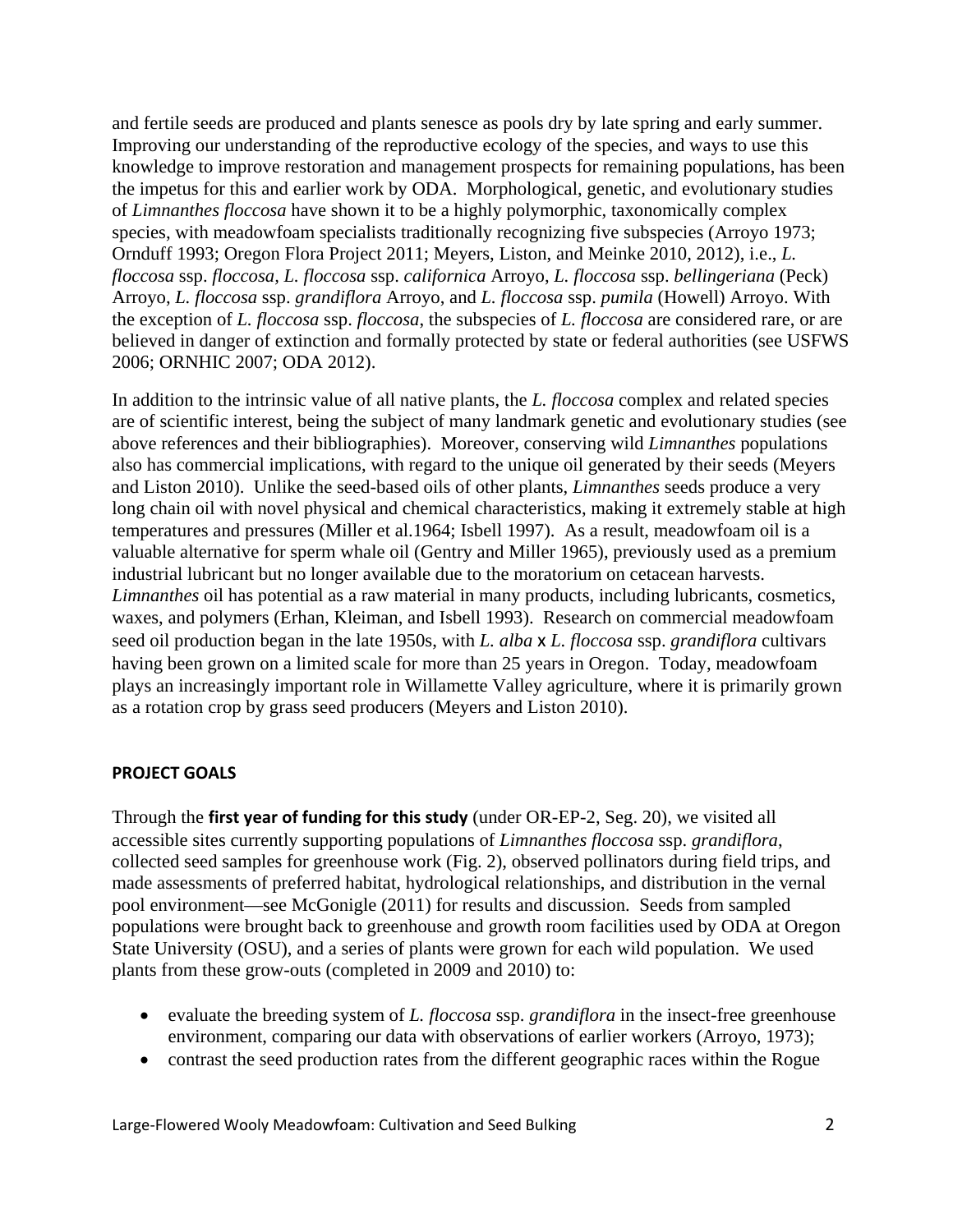Valley to determine if any potential productivity differences exist between natural populations;

- determine reasonable and cost-effective methods for large-scale cultivation in the greenhouse, for farmed seed production;
- assess potential differences between plants grown from wild-collected (and potentially outcrossed seed) with inbred seed collected from greenhouse plants, to look for inbreeding depression; and
- evaluate the best methodology for long-term storage of greenhouseproduced seed.

Results and discussion of the above topics have been presented in McGonigle  $(2011)$ .

# The **second funding year of the project**

(covered through OR-EP-2, Seg. 21) focused on **seed bulking**, i.e., growing large numbers of plants under cultivation for seed harvest, in this case following the protocols discussed in McGonigle (2011). This was identified in the *Section 6 project statement* accompanying the FY2011 federal assistance agreement as the primary objective of the Seg. 21 work. The use of bulked seed to establish new populations of rare or endangered species, or



**Figure 2. Collecting** *Limnanthes* seed in the Rogue Valley, Jackson Co., Oregon. (Photo credit: J. McGonigle)

to augment existing (but waning) populations, is recognized as an important tool for restoration ecologists. Assuming cost-effectiveness and biological/ ecological feasibility, using cultivated seed to reestablish native annuals, such as *L. floccosa* ssp. *grandiflora*, can be a useful approach (Kramer and Havens, 2009).

Our goal here was to produce **at least 60,000** *Limnanthes floccosa* ssp. *grandiflora* seeds in a single grow-out—the results of this effort are presented and discussed in this report. The 60,000 seeds we hoped to produce would be destined for subsequent augmentation work (via sowing) on lands managed by one or more partner agencies or groups (see below). As with most rare plants, information on the reproductive ecology and seed biology of *L. floccosa* ssp. *grandiflora* is critical to the development of (1) management plans for remaining populations, and (2) protocols to be used in any re-introduction or related recovery projects for the subspecies. Site selection and outplanting timing would be based on information gathered in the first year of this project, as well as through consultations with partner agencies and meadowfoam experts (notably Dr. Stephen Meyers at OSU and TNC staff in Medford).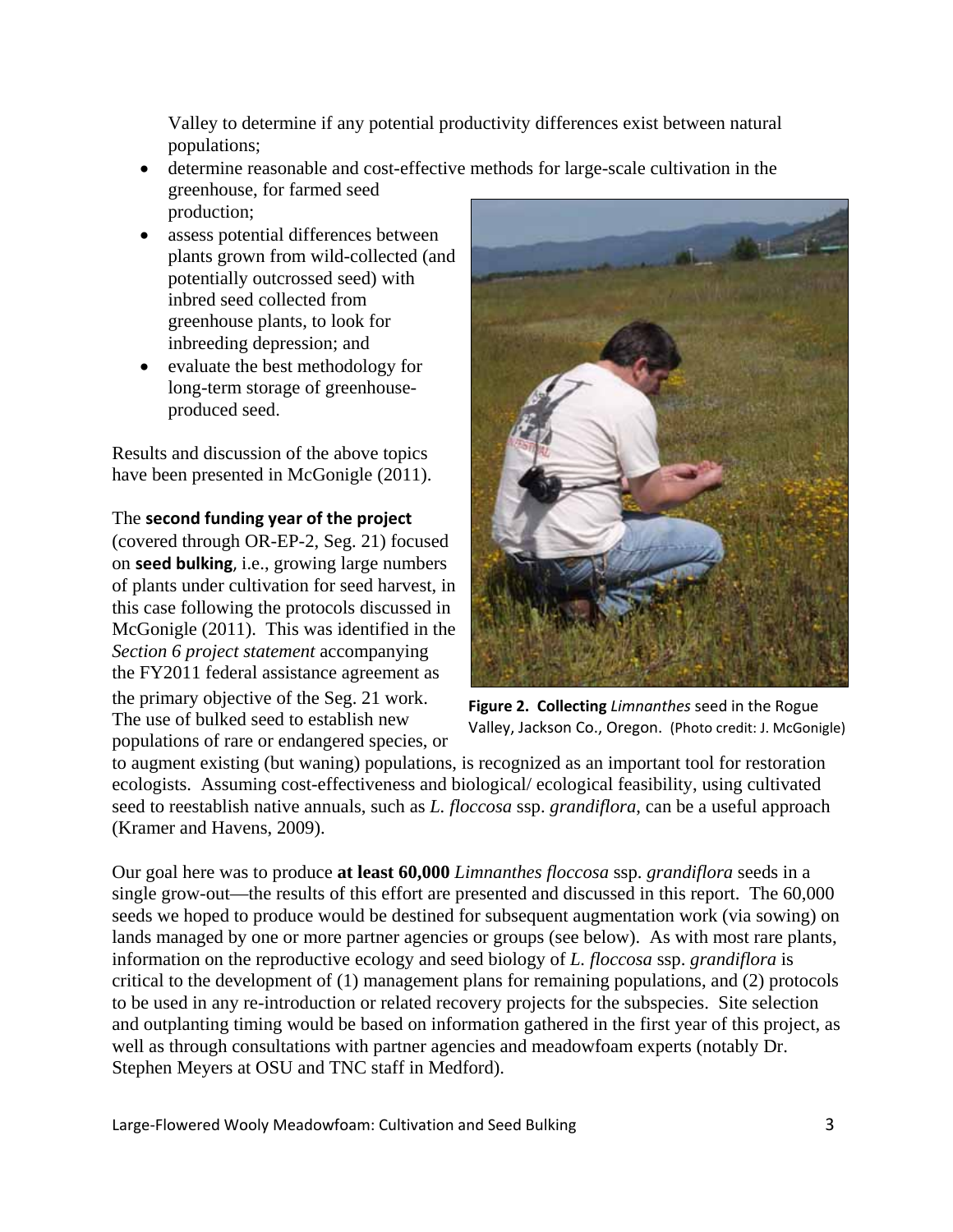*Outcomes adjustment*. In the original project proposal for the second year of this work (under Seg. 21), the focus was clearly on seed bulking through greenhouse grow-outs, as discussed above. However, we also planned to initiate a small-scale, preliminary re-introduction effort during this phase of the work, using seed previously acquired in 2008, focusing on vernal pool habitat owned and managed by TNC, BLM, or possibly the Oregon Dept. of Transportation (ODOT) or other agencies. The primary goal here was to get partner "buy-in" of the overall project, by (1) identifying and discussing with them management goals for ssp. *grandiflora* (and how land managers might participate), and (2) selecting potential sites and negotiating access for some initial field work after 2010.

The longer-term objective, of course, was to establish contacts and initiate pre-planning for a broader re-introduction or augmentation program after 2012, in part making use of the bulked seed expected to be produced through the Seg. 21 funding, as well as additional seed that could potentially be produced in the future (using the protocols established here). However, the second year for the current project (under Seg. 21) was funded at just under 90% of our budget request, which required some adjustments. To offset the reduced federal funds, we elected to postpone the test augmentation work until late 2012 or early 2013 (assuming appropriate support would be available at that time, federal or otherwise), considering this was a minor part of the overall Seg. 21 project plan. However, we did move forward in discussion in 2010 with BLM, TNC, Oregon State Parks (OPRD), ODFW, and ODOT, in hopes of identifying potential sites for meadowfoam population augmentation. The goal was to pursue this further in 2012 or 2013. If other or better options presented themselves sooner, we hoped to go ahead with some preliminary seed sowing at one or more selected sites this winter (2012-13), depending on staff and site availability.

#### **SEED PRODUCTION PROTOCOLS**

*Selection of seed donor populations and seed collection.* An important goal of the first year of this project was to try and identify which wild populations of *Limnanthes floccosa* ssp. *grandiflora* might be the most appropriate as seed donors for the seed bulking work. And then to maximize the genetic diversity of bulked seed, we planned to include multiple donor populations representing several germplasm lines, with those populations then ranked (based on the data from the first year of the project) according to overall *vigor and fecundity* (USFWS 2006; McGonigle 2011), defined by germination rate, number of flowers per plant, number of seeds produced per flower, and seed weight—see pp. 26-28 in McGonigle (2011) for relative performance data for tested populations. The seed bulking work would then stress the use of propagules from the most vigorous wild populations available.

Upon visiting 30 historic localities for *L. floccosa* ssp. *grandiflora* during 2010 field surveys (see McGonigle 2011), ODA botanists located only 19 sites with extant populations. Many of these were on private land with no access, or were considered too small to serve as seed donors for seed bulking work. After field evaluations were complete, seeds were collected (with permission) from public land or TNC property at five separate sites—see Appendix 2 in McGonigle (2011) for details. These were *Agate Desert Preserve* (TNC), *Denman Wildlife Area* (ODFW), *Jackson Co. School* (Jackson Co.), *Savannah Whetstone Preserve* (TNC), and *Weigh Station* (Jackson Co.).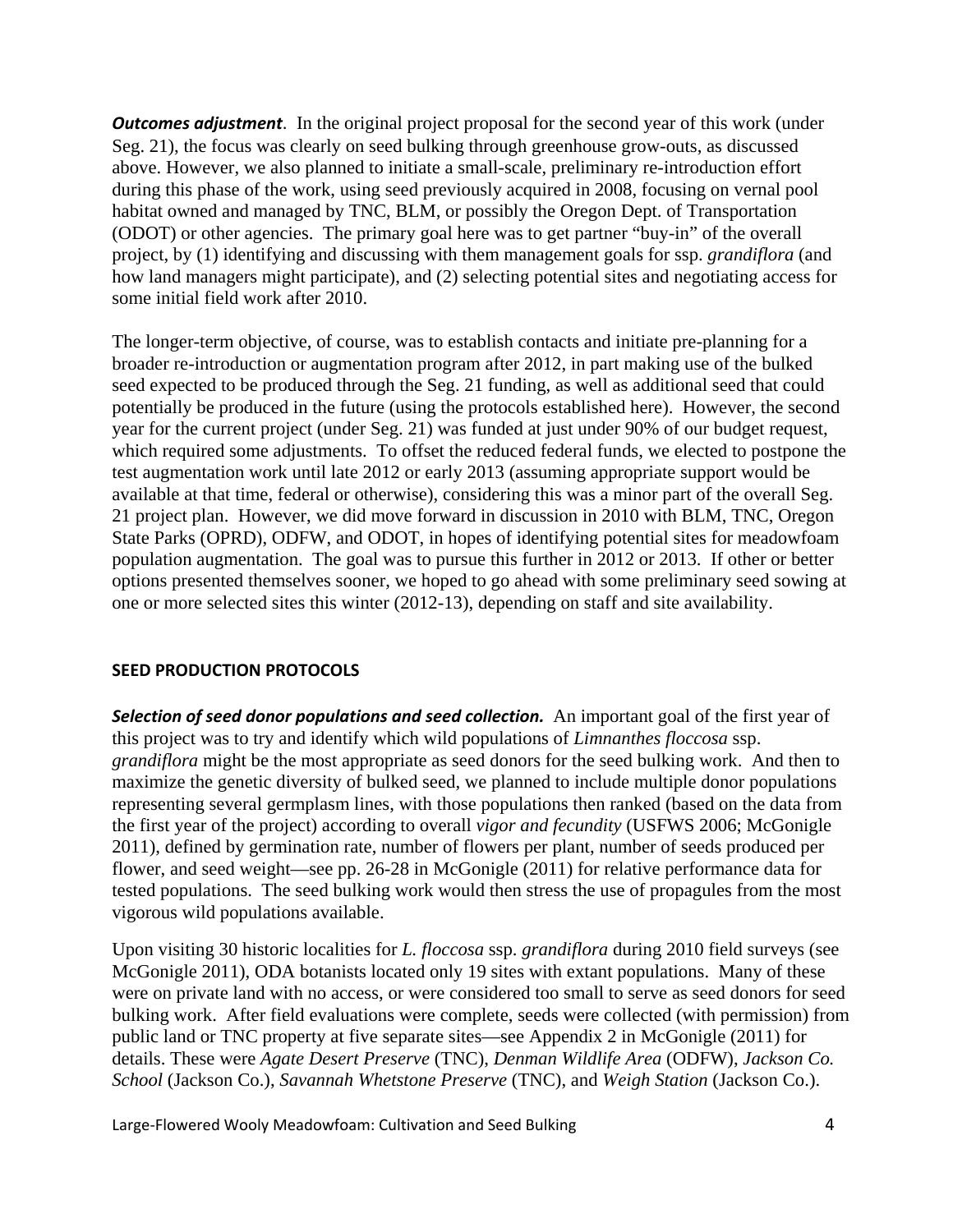Seeds from four of the sites (Denman was excluded) were ultimately used for the initial greenhouse cultivation work described in McGonigle (2011), which focused on germination requirements, breeding system, and cultivation protocols. A total of 567 seeds were collected in 2010 from the four sites to grow plants in support of this work, representing a minimal take, considering the sampled populations were estimated to have supported over 100,000 flowering plants. Considerably more seeds would be needed in 2011 for the seed bulking work (see below).

**Population comparisons.** Data from the first year of the study (McGonigle 2011) indicated that plants from the Jackson Co. School and Agate Desert Preserve study sites were the most vigorous and fecund, perhaps not surprising, considering that these were the largest natural populations located (ca. 50,000 flowering individuals at each in 2010). Accordingly, these study sites were emphasized in the 2011 seed bulking growout, with roughly 70% of the plants grown originating from seeds of these two populations (collected in spring, 2011). In order to include all four study populations (in the interest of genetic diversity in the bulked seed lot), ~30% of the seeds used were from the less vigorous Savannah Whetstone Prairie and Weigh Station study populations about half of these were wild-collected in 2011, with the rest previously taken from selfed plants that were grown in the greenhouse in 2010 (during the first year of the project).

Germination data reported by McGonigle (2011) showed variability in germination percentages for wild seeds from the different study sites, ranging from the Jackson Co. School site at 47% to the Savannah Whetstone Preserve at just 14%. Collectively, germination in the lab for all sites was well under 50%, regardless of the methods used. When we also considered the potential for seedling losses in the greenhouse due to disease and other factors, we anticipated we would need to start with about 5 seeds for every plant we expected to survive and reproduce in the greenhouse. To reach our goal of at least 60,000 cultivated seeds, we planned on using around 8,000 seeds from the four study sites to grow the plants for the seed bulking work. After collection, these were mechanically cleaned at the OSU Seed Laboratory, to remove the outer husk and chaff (i.e., the calyx) and break up the one-seeded nutlets (which occur in attached clusters of up to 5 per flower).

## **GREENHOUSE WORK AND SEED BULKING RESULTS**

*Cultivation.* After the study site material had been collected and sorted for cultivation work, we ended up with ca. 8,850 apparently viable seeds available. We used the germination and potting protocols described in McGonigle (2011), staring the first week of August, 2011, and then culled any diseased and obviously unfit seedlings and young plants during the initial two weeks of greenhouse cultivation, leaving **1,624 plants** in individual 4-inch pots (in a standard loamy-mix potting soil). These were grown at ca. 65-75º F, thoroughly watered daily, fertilized every four to six weeks (DynaGro liquid micronutrient fertilizer), and maintained under an artificial 16 hour day length to supplement the ambient natural lighting. The grow-out was terminated in late October.

*Reproductive yield: 2010 versus 2011 data.* The 2011 seed bulking growout (Fig. 3) produced an estimated **70,992** *Limnanthes floccosa* ssp. *grandiflora* seeds. These were distributed (by study population) as follows: *Weigh Station* (12,848 seeds); Savannah Whetstone Preserve (4,012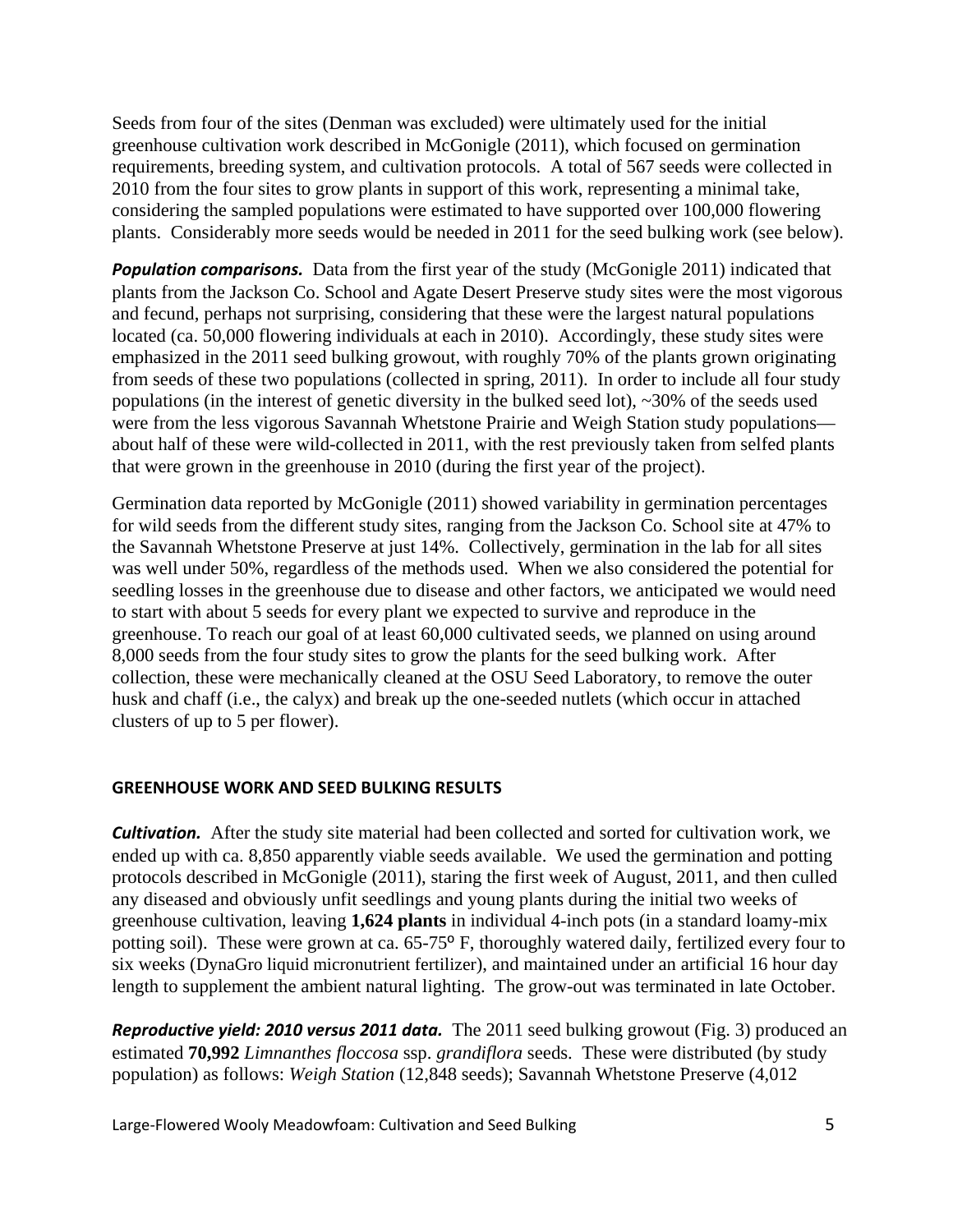

**Figure 3.** *Limnanthes floccosa* ssp. *grandiflora* plants being grown for seed bulking in OSU greenhouse in Corvallis (September 11, 2011). (Photo credit: ODA staff)

seeds); *Jackson Co. School* (24,852 seeds); and *Agate Desert Preserve* (29,280 seeds). Seeds have been processed and are in dry storage at OSU. Output data for the 1,624 plants included an estimated total of 33,118 fruiting calyces (Fig. 4) for the growout, or about *20.4 flowers per plant* (data for all populations lumped). This contrasts with the roughly 23 to 31 flowers per plant (pooled average  $= 27.7$ ) observed during the more limited 2010 cultivation work (McGonigle 2011). Reasons for the reduction in flower number during the seed bulking work are not entirely clear, as the greenhouse protocols for both years are believed to have been very similar. The primary difference was time of year, with the 2010 plants germinated in early June and grown through late August (flowering largely in July), while the 2011 plants were grown from early August through October or so (with most of these flowering in September).

Although supplemental lighting (high pressure sodium) was used on the 2011 seed bulking plants, to make up for the shortening day length of late summer and early fall, this may not have been enough in the open greenhouse environment to completely offset effects of the natural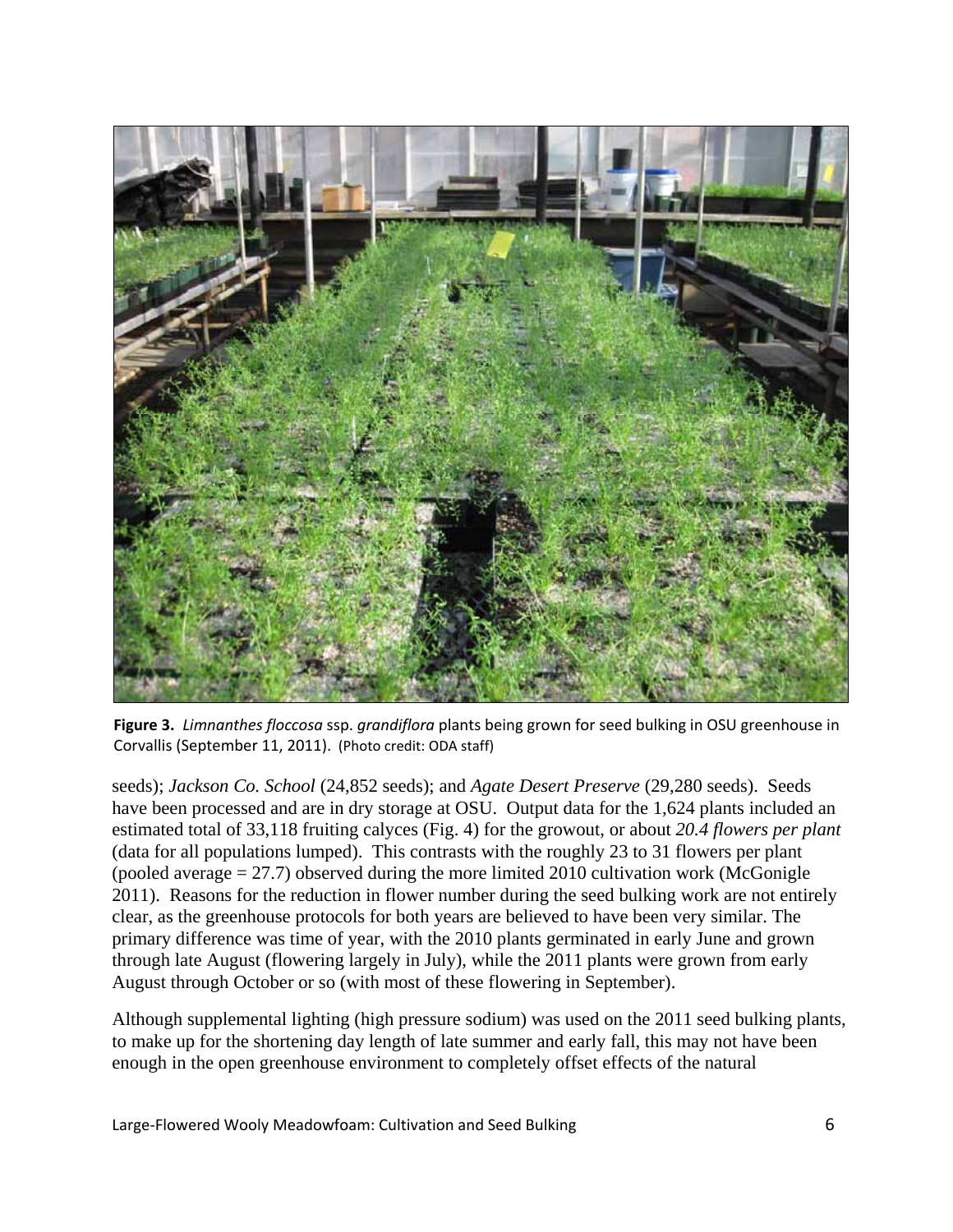photoperiod decline. By mid-July, 2010, climate records show that day length would have been around 15 hours and 10 minutes in Corvallis, while in mid-September, 2011, the time from sunrise to sunset was roughly 12 hours and 30 minutes (a difference of 2 hours and 40 minutes).



**Figure 4.** Dried calyces (with seeds) from *Limnanthes floccosa* ssp. *grandiflora* plants grown for seed bulking (December 5, 2011). Seeds are in storage at OSU. (Photo credit: ODA staff)

The genus *Limnanthes* is comprised of long-day annuals (Erwin and Warner 2002), i.e., plants that normally initiate reproduction when the natural photoperiod is increasing, generally during the weeks just prior to the summer solstice (OSU 2012). The fact that the seed bulking plants were grown when natural photoperiods were declining, and well past the solstice (in August and September), may have slowed their flowering response despite the added lighting, ultimately resulting in the 20% or so reduction in flowers per plant recorded in 2011 *vs.* 2010.

Conversely, flowers from the 2011 plants were *34% more fecund* than those grown the year before, averaging 2.15 seeds per flower (n=200 calyces measured) under the shorter day length, as opposed to 1.42 seeds per flower (n=63) for plants grown in the early summer of 2010 (McGonigle 2011). The 2011 greenhouse plants likewise produced *more seed per flower* than plants of open-pollinated, wild populations (i.e., 1.94 seeds, n=63; from a mix of plants from the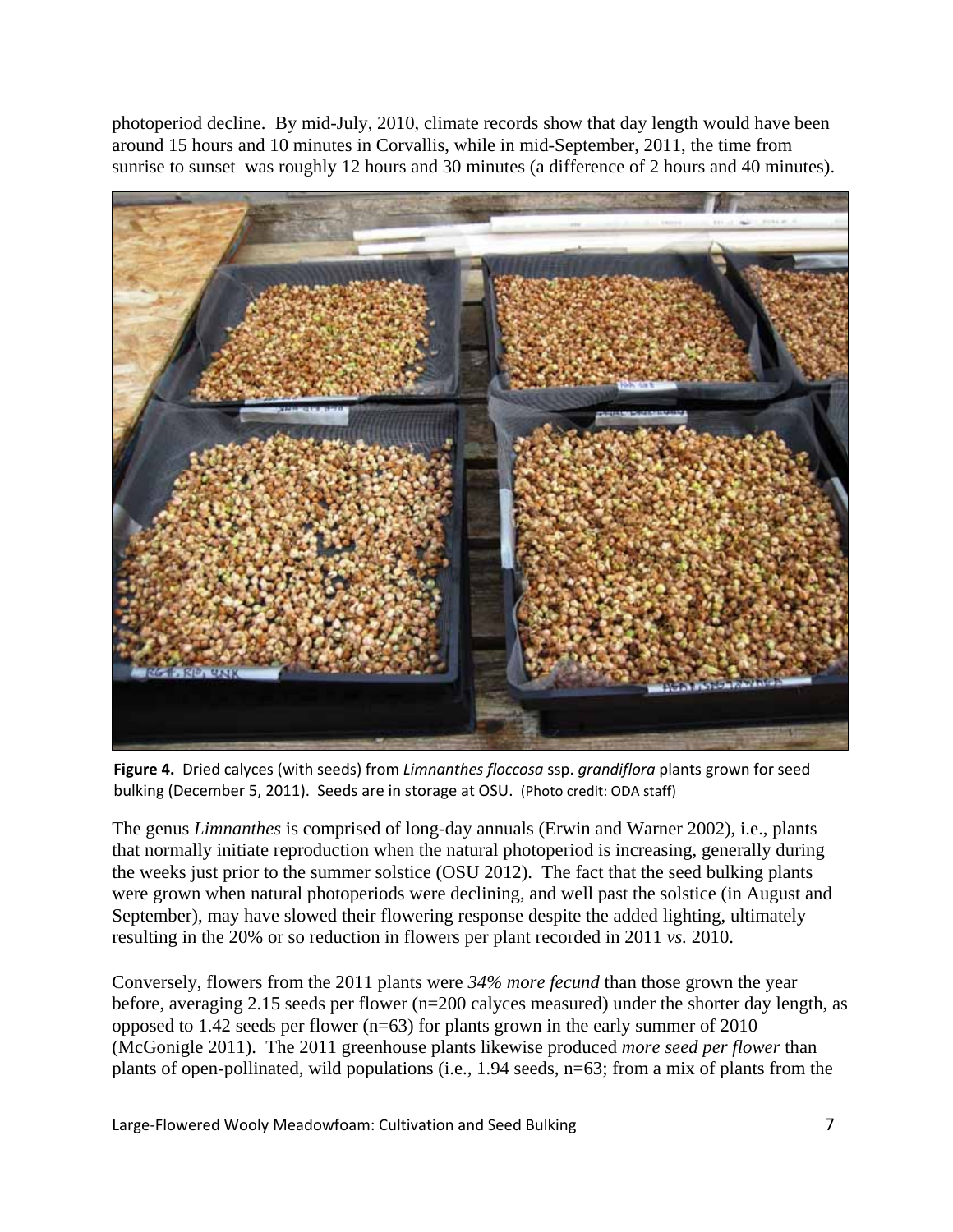four study sites), also sampled in 2010. This is a bit more perplexing, since higher seed production per flower and increased flowering would intuitively seem connected, presumably associated with the longer photoperiods that promote reproduction in spring annuals. For example, in *Floerkea proserpinacoides* (a close relative of *Limnanthes*), Smith (1983) demonstrated that seed set per flower was indeed highest during the latter spring, and then significantly diminished as the summer progressed and flowering declined.

However, temporally-related decreases in flower size in relation to resource availability (including photoperiod) are well-known, and have been shown in many plants to improve seed yield through increased autogamy (Cruden 1973). Brock et al. (2009) demonstrated, in the shortlived annual *Arabidopsis thaliana*, that seasonal abiotic variation can influence floral morphology, and that photoperiod was correlated with the length of petals, stamens, and pistils, which changed in relative size for flowers growing in waning day lengths. Meinke (unpublished) has observed this in the greenhouse for several annual, selfing species of *Mimulus* as well. A reduction in flower size over time can lessen the degree of physical separation (known as *herkogamy*) between male and female reproductive parts in flowers, which in self-pollinating plants, such as *Arabidopsis* (or *Limnanthes*), can improve the efficacy of autogamous seed production.



**Figure 5.** Flowers of *Limnanthes floccosa* ssp. *grandiflora* are more apt to be pollinated by insects than other selfing subspecies of *L. floccosa*, since flowers are larger and the corolla has an open phase more conducive to occasional cross‐pollination. (Photo credit: M. Carr)

So is it better to conduct a seed-bulking growout for *Limnanthes floccosa* ssp. *grandiflora* during spring and early summer (as in 2010), or mid-summer to early fall (as in 2011)? According to the above data, individual plants grown in 2011 produced an average of about 43.9 seeds before senescence (i.e., 2.15 seeds/flower multiplied by 20.4 flowers/plant). Fewer seeds per plant (approximately 39.3; 1.42 seeds/flower times 27.7 flowers/plant) were produced by the 2010 plants, even though they were grown earlier in the

year (presumably at a time more conducive to reproduction in a long-day plant). Although the species is self-fertile, *L. floccosa* ssp. *grandiflora* maintains a nominally mixed mating system (Fig. 5) facilitated by floral morphology (Brown and Jain 1979), and it appears that opportunities for outcrossing may be greater earlier in the year, with any plants that germinate late (potentially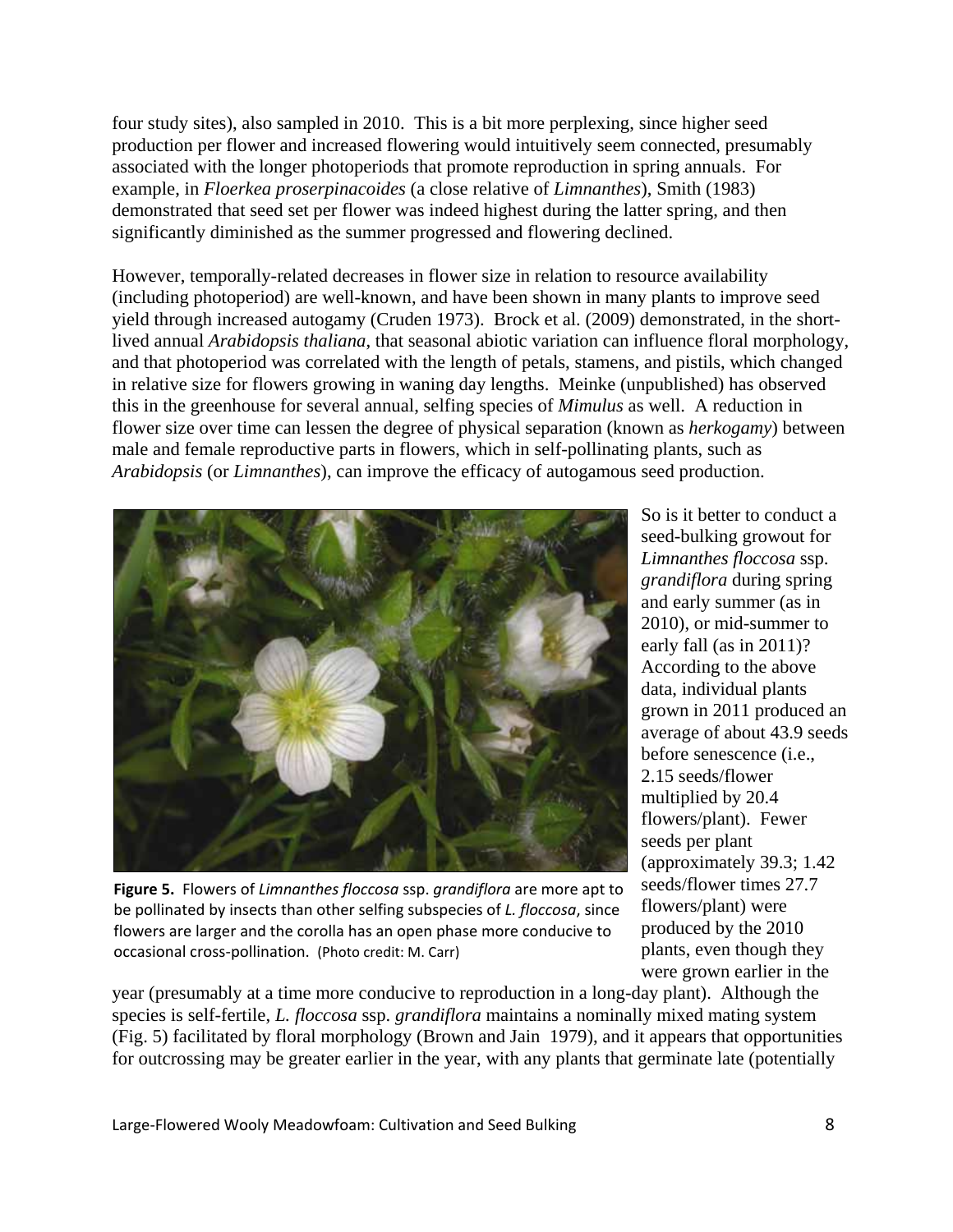subjecting them to greater drought-stress and/or pollinator limitation as the pools dry out) being more apt to self-pollinate.

If the interpretation here is correct, then a roughly 10% greater yield can be expected from ssp. *grandiflora* plants grown under lights later in the year. However, seed yield may very well be increased even further by growing plants outdoors in greenhouse yards (and open to potential pollinators), in which case spring and summer would be the preferred time. Furthermore, evidence from this project suggests the seeds collected from the 2010 plants were heavier, which could suggest greater fertility (though the significance of this is unclear, since both sets of plants were grown indoors in pollinator-free environments). More specific work would need to be done to determine if seeds grown later in the season in fact have lower viability, or if the observed weight difference was due to disease or other factors possibly affecting viability.

## **OPTIONS FOR A PILOT REINTRODUCTION PROJECT**

As discussed earlier, our goal to use *Limnanthes* seeds produced in 2008 in a pilot re-introduction effort in conjunction with the seed bulking grow-out was not realized, due to the FY2011 budget reduction. However, we did engage in discussions in 2010 and 2011 with BLM, TNC, OPRD, ODFW, and ODOT about possible sites for such a pilot project on their lands, with the understanding that we might still try and pursue this over the winter of 2012-13 (probably using non-federal support to supplement the effort). A number of loosely defined options were considered, but without confirmed funding for field work and travel, we were unable to decide on dates and our talks with the various land managers were put on hold.

But then in 2011 another option presented itself, one that included ODOT and a private company. ODA had been working with PacifiCorp (a subsidiary of Pacific Power) on a mitigation project in southern Oregon, which involved the take of *Limnanthes floccosa* ssp*. grandiflora* on land owned by the City of Medford ("take" in this case falls under state law—see ORS 564 and OAR 603). ODA suggested that the loss of the plants on city lands could be compensated for by creating a new (or augmenting an existing) population of ssp. *grandiflora* at an appropriate site in the Rogue Valley, within the historic range of the taxon. ODA entered into an agreement with PacifiCorp that would provide ODA with support for this work (i.e., limited funding to supplement greenhouse and mitigation-related field work). ODOT was simultaneously dealing with a wetland mitigation project in the same area, involving a state-owned site under their management known as the Whetstone Vernal Pool Mitigation-Conservation Bank.

A tentative agreement was reached between ODA, PacifiCorp, and ODOT to use the ODOT site (which historically had a very small *L. floccosa* ssp. *grandiflora* population) for the pilot reintroduction/augmentation effort. This would cover the PacifiCorp mitigation obligation, while at the same time providing an opportunity to meet our goal of a pilot outplanting under OR-EP-2 (Seg. 21). Although ODOT was not required to include the meadowfoam plants in their own mitigation work, they have agreed to do so in the spirit of cooperation, and to enhance the overall quality of the restoration effort at the site.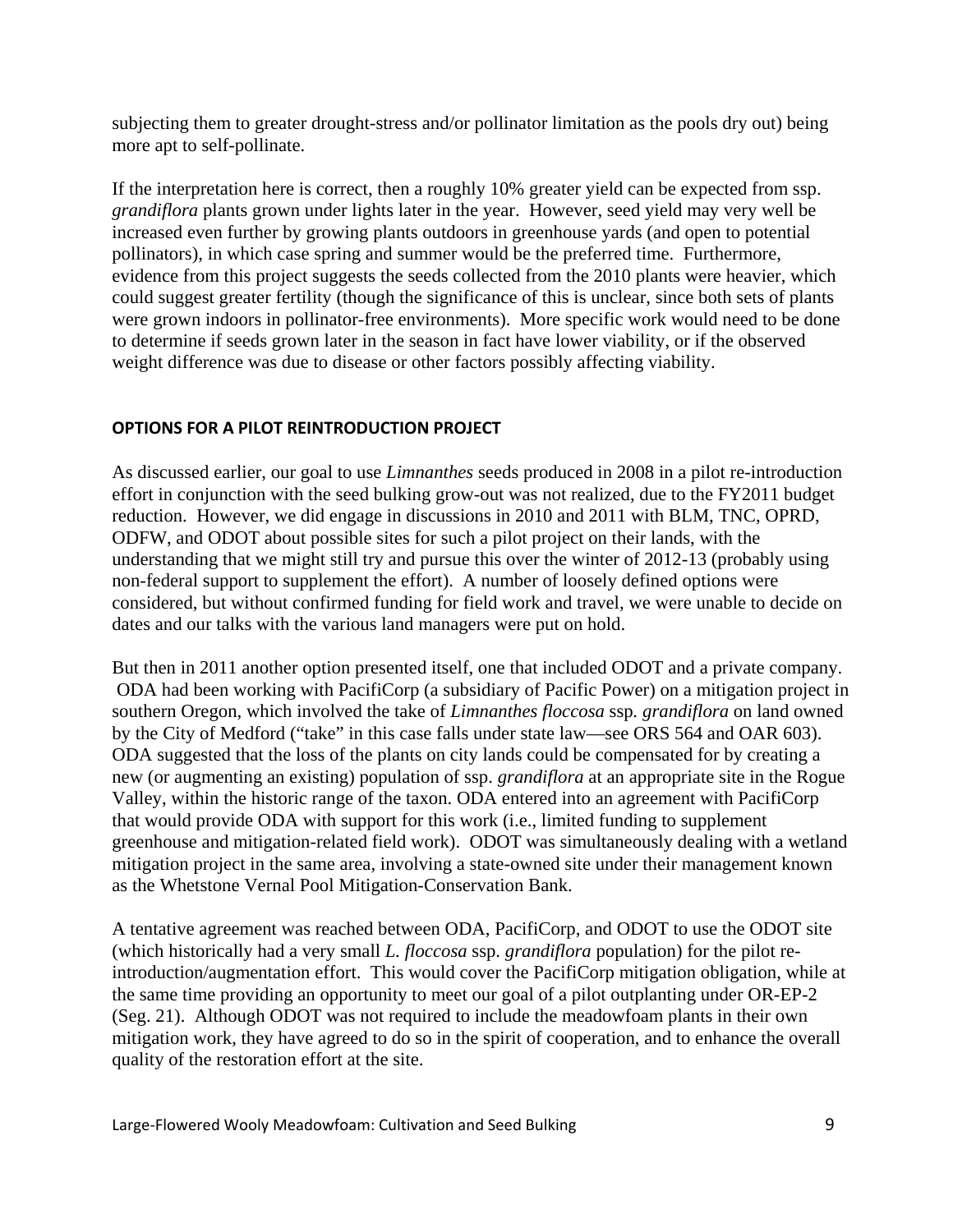Finally, due to the time elapsed, we have decided to go ahead and use the fresher seed grown during the 2011 seed bulking work for the joint mitigation/re-introduction project at the Whetstone Vernal Pool Mitigation-Conservation Bank (Fig. 6), as opposed to stored seed from 2008. To offset the take of 87 meadowfoam plants, PacifiCorp and ODA originally determined that a 350 plant minimum population would need to be created (or added as augmentation to an existing population). This figure was based on past work by TNC at one of their preserves, in



**Figure 6.** An example of a potential site for *Limnanthes* re‐introduction work at ODOT's Whetstone Vernal Pool Mitigation‐Conservation Bank in Jackson Co., Oregon. (Photo credit: ODA staff)

which they showed that roughly 50 seeds needed to be sown for every reproductive plant recruited on-site from re-introduction efforts. We realize there is bound to be considerable variation in such results from year to year and site to site. However, we felt that this was a conservative enough estimate, and we went with the TNC data in lieu of more complete information. So with this in mind,17,500 seeds would be required to create a wild population of 350 plants. However, with the availability of the 2011 bulked seed, we have the opportunity to potentially create a larger population, and we plan to go ahead with this. The estimated 70,992 seeds resulting from the 2011 seed bulking, following the 2% rule of thumb suggested by the TNC data, could be expected to create a wild population of just over 1,400 plants. A larger population (1,400 *vs.* 350)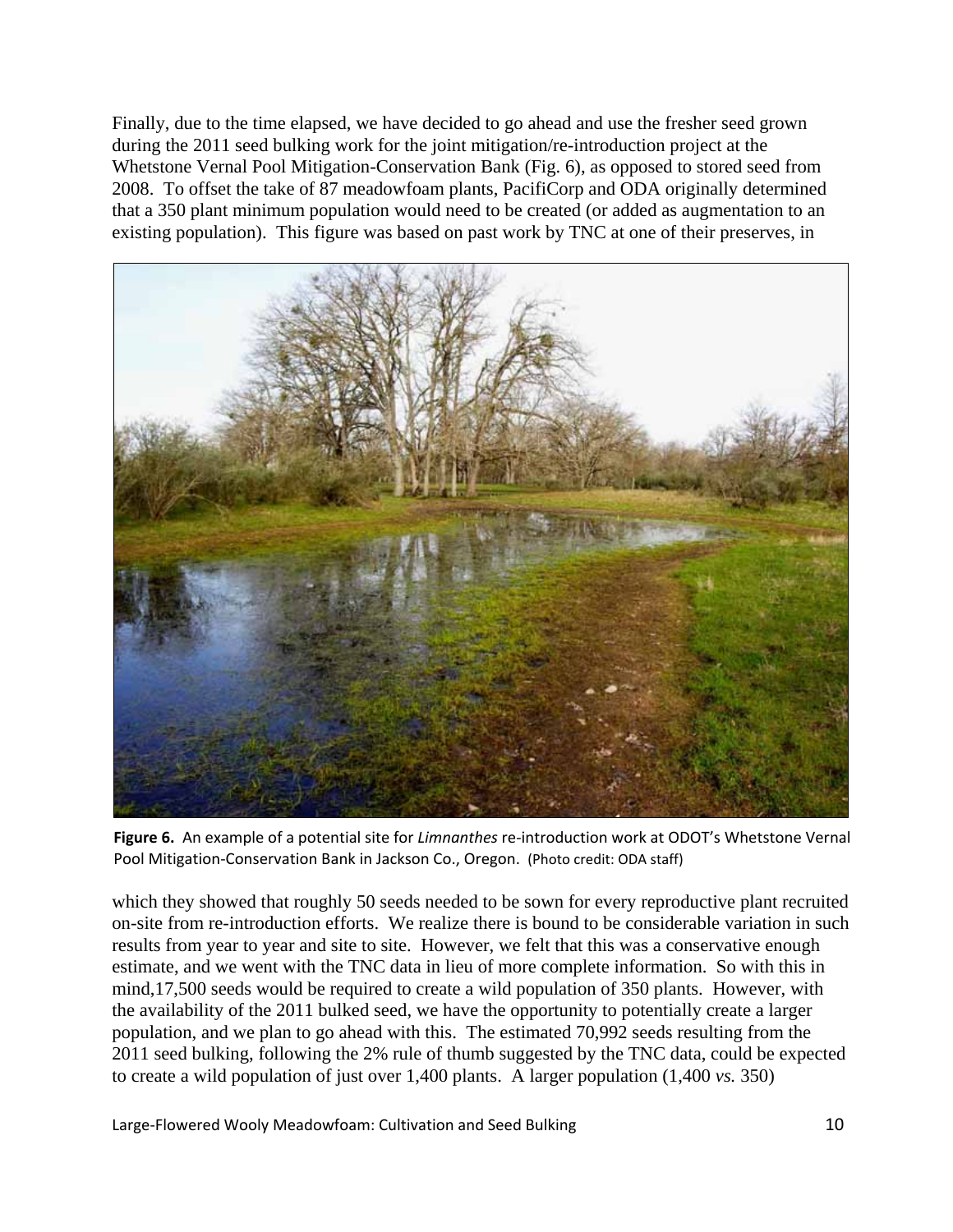obviously faces better odds, in terms of successful reproduction and longer-term recruitment over successive years, and the ODOT mitigation site offers the space for this attempt. A draft scope of work (details to be finalized between ODA, PacifiCorp, and ODOT) for the re-introduction work was developed for a created population of 350 plants (see the outline below, which has been modified from the original working draft to factor in the 1,400 plant target number). The date for seed sowing has yet to be determined, but probably will occur well after rains have started and the ODOT vernal pools have become inundated (i.e., January or February).

*Mitigation site information***.** The mitigation site is located in Township 36S, Range 2W, Section 26 of the Willamette Meridian, in Jackson Co., Oregon. PacifiCorp proposes to establish a minimum 350-plant meadowfoam population (we plan to increase this target to 1,400 plants) at ODOT's Mitigation Bank to offset the effects of the loss of a meadowfoam population (87 plants) at PacifiCorp's project site (on City of Medford land). Seed will be sown in unoccupied areas within the ODOT Mitigation Bank site, with the objective to establish a population equal to or greater than 350 plants (now 1,400 plants).

## *Site preparation and sowing work***:**

- Planning work with ODA, ODOT, USFWS, and any other necessary regulators or partners will be completed, and necessary permits (if needed) secured.
- Meetings with ODOT (and ODA) to review a map of potential planting areas available for the proposed work will be held; to be followed up with one or more field visits.
- ODOT will be provided with a general seeding plan for approval, including lists of materials and equipment involved. No soil amendments or mulch shall be used.
- The specific vernal pool wetland area to be seeded will be identified, with ODOT and ODA input (areas not known to have a current meadowfoam population will be used):
	- o The selected vernal pool wetland area(s) shall be mechanically treated for noxious and invasive weeds, or otherwise appropriately prepared for seed sowing, and then maintained to prevent invasive plants from re-encroaching into seeded areas (without the use of pesticides).
	- o Prep work for the sites selected for seeding will include raking away excessive thatch and litter, as appropriate.
	- o Surface boundaries will be laid out for sowing at preferred density (for a target of 24 plants/m<sup>2</sup>); sowing area of ca. 58 m<sup>2</sup> needed if target is 1,400 plants.
- Seeds will be sown at roughly  $1,200$  seeds/ $m^2$  (~70,000 seeds total for 1,400 plants) (*Rationale*: A pilot sowing project for ssp. *grandiflora* by the TNC in 2009-2011 resulted in a recruitment rate of 2%, following a 5% initial establishment/germination rate from sowing. Note, however that the reduced second year precipitation and inundation resulted in lower than normal abundance in most wild patches of the species, so the 2% estimate may be considered a conservative estimate.)

#### *Proposed monitoring methods and sampling protocols***:**

 Before or immediately after sowing, measurable success criteria will be established (in consultation with ODA and USFWS), focusing on the number of reproductive plants appearing in the establishment area by a certain year, their reproductive vigor, etc.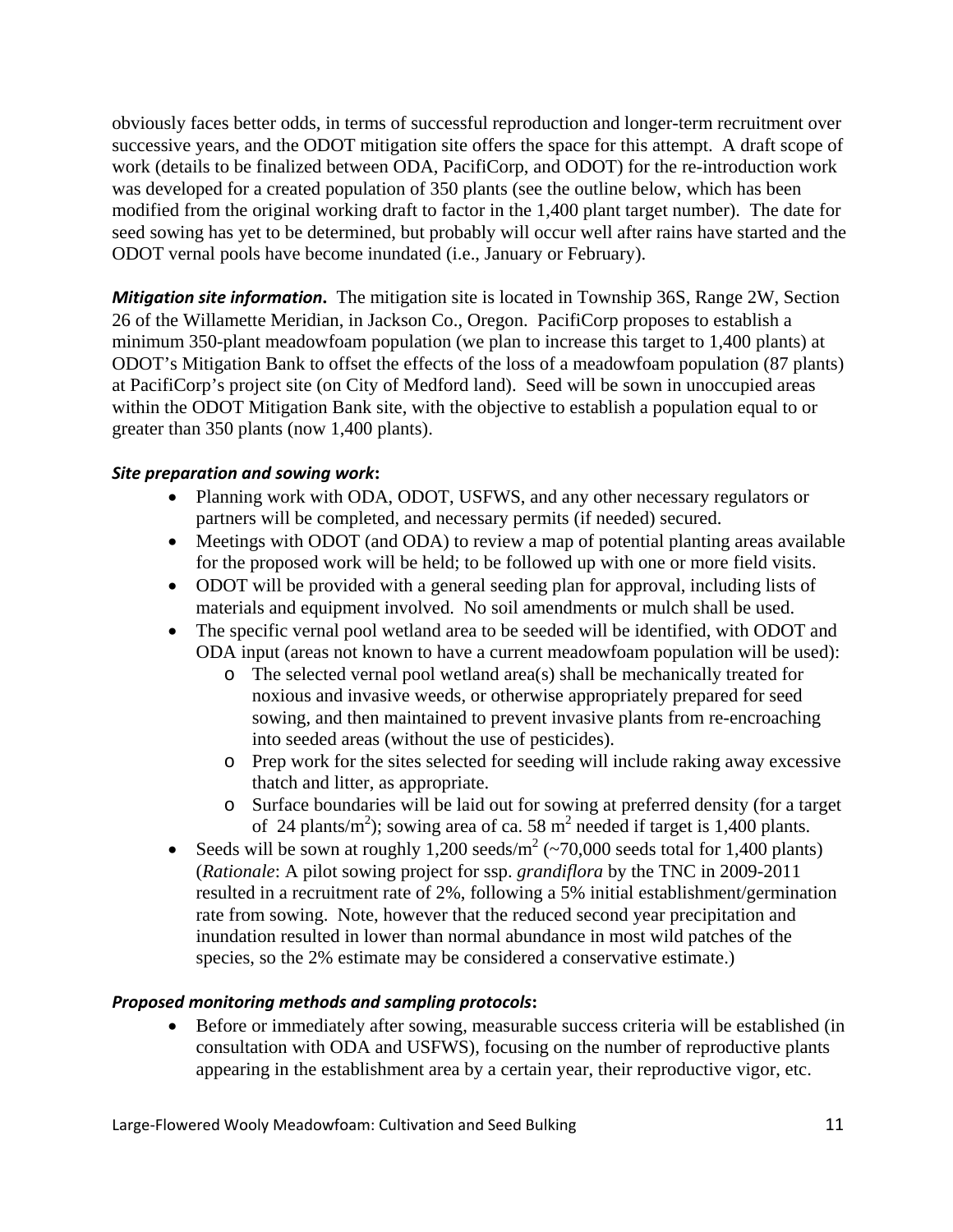- The established population will be monitored during peak blooming (typically in April) in the first, third, and fifth years following the initial sowing. Descriptive reports will be prepared following each monitoring visit, and submitted to Oregon Department of Agriculture, U.S. Fish and Wildlife Service, and ODOT.
- If the established population does not exceed an estimated 1,500 plants, a complete census will be conducted to gather survival data, employing a method to physically grid the patches to ensure comprehensive and non-duplicative counts. However, if the population exceeds 1,500 plants, it may be appropriate to use temporary transects within in the planted vernal pool, to then estimate overall population size via a suitable quadrat-based sampling method.
- The reproductive effort of established population will be assessed via subsampling; data on numbers of flowers and seeds produced will be collected each sampling year.
- A series of permanent photo points will be established for each planting area.
- Any re-encroaching weedy species within the meadowfoam establishment sites will be evaluated and treated, as needed.
- If by the  $3<sup>rd</sup>$  year the monitoring success criteria are unmet, it will be necessary to replant and then survey in the  $5<sup>th</sup>$  year.

# **LITERATURE CITED**

Arroyo, M.T.K. 1973. A taximetric study of infraspecific variation in autogamous *Limnanthes floccosa* (Limnanthaceae). Brittonia 25:177-191.

Brock, M.T., J.R. Stinchcombe, and C. Weinig. 2009. Indirect effects of *FRIGIDA*: floral trait (co)variances are altered by seasonally variable abiotic factors associated with flowering time. Jour. Evol. Biology. 22:1826-1838.

Brown, C.R. and S.K. Jain. 1979. Reproductive system and pattern of genetic variation in two *Limnanthes* species. Theor. Appl. Genetics 54:181-190.

Chambers, K.L. and S.C. Meyers. 2011. Nomenclatural changes for some taxa in the Oregon flora. J. Bot. Res. Inst. Texas 5:619-623.

Cruden, R.W. 1973. Reproductive biology of weedy and cultivated *Mirabilis* (Nyctaginaceae) Amer. Jour. Bot. 8:802-809.

Currin, R.E., K. Amsberry, and R.J. Meinke. 2004. Developing biogeographically basal population introduction protocols for at risk plant species of the interior valleys of southwestern Oregon. Report to the U.S. Fish and Wildlife Service, Portland, Oregon. Native Plant Conservation Program, Oregon Dept. of Agriculture, Salem, Oregon.

Erhan, S.M., R. Kleiman, and T.A. Isbell. 1993. Estolides from meadowfoam oil fatty acids and other monounsaturated fatty acids. Jour. Am. Oil Chem. Soc. 70:461-465.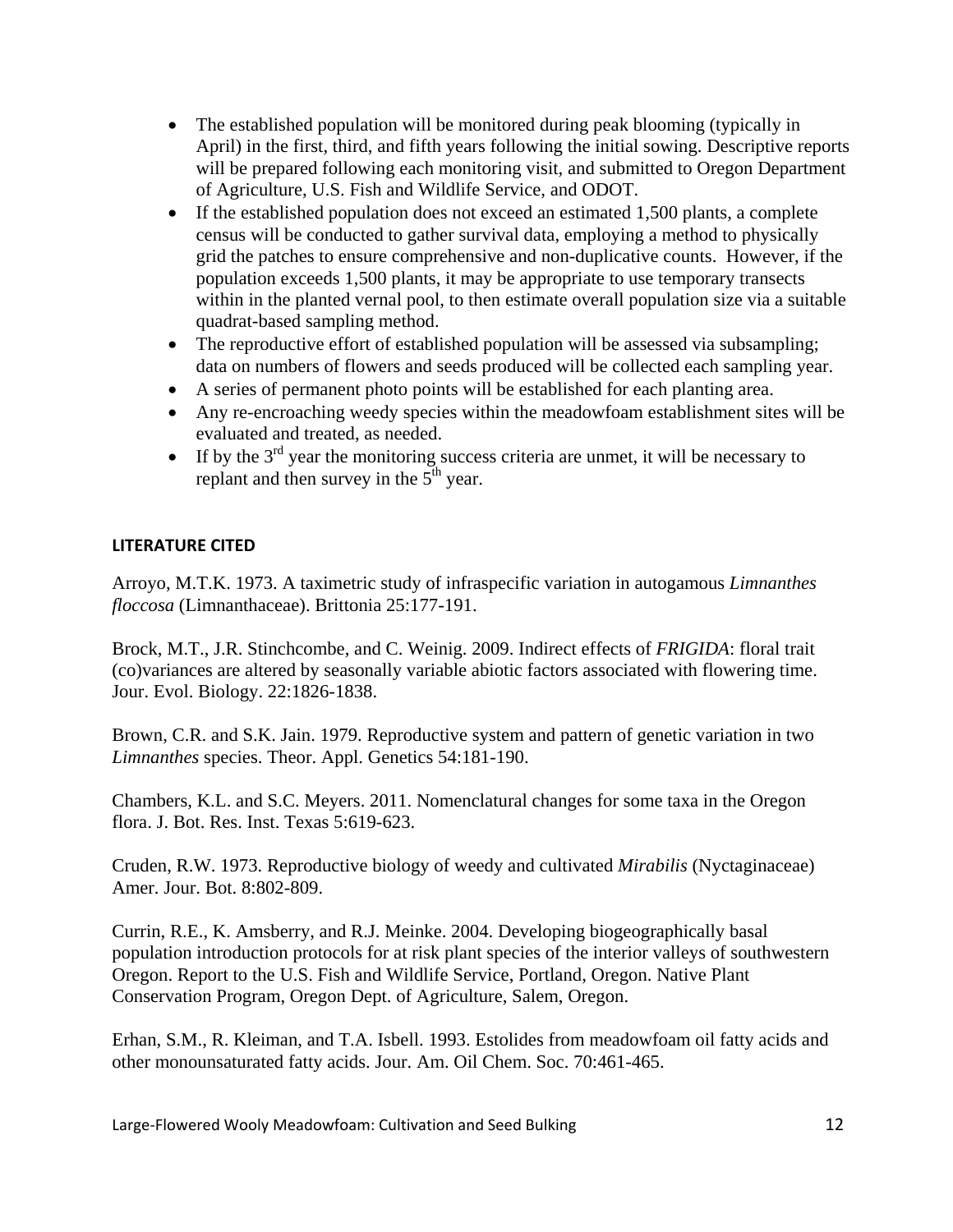Erwin, J.E. and R.M. Warner. 2002. Determination of photoperiodic response group and effect of supplemental irradiance on flowering of several bedding plant species. Acta Hort. 580:95-99.

Gentry, H.S. and R.W. Miller. 1965. The search for new industrial crops. IV. Prospectus of *Limnanthes*. Economic Bot. 19:25-32.

Isbell, T.A. 1997. Development of meadowfoam as an industrial crop through novel fatty acid derivatives. Lipid Tech. 9:140-144.

Kramer, A.T. and K. Havens. 2009. Plant conservation genetics in a changing world. Trends in Plant Science 14:599-607.

McGonigle, J. 2011. Cultivation and propagation studies for large-flowered wooly meadowfoam. Report to the U.S. Fish and Wildlife Service, Portland, Oregon. Native Plant Conservation Program, Oregon Dept. of Agriculture, Salem, Oregon. [*Sec. 6, OR-EP-2, Seg. 20*]

Meyers, S.C. 2010. Evolutionary relationships and an investigation of sympatric speciation within Limnanthaceae. PhD. dissertation. Oregon State University, Corvallis.

Meyers, S.C. and A. Liston. 2010. Characterizing the genome of wild relatives of *Limnanthes alba* (meadowfoam) using massively parallel sequencing. Acta Hort. (ISHS) 859:309-314.

Meyers S.C., A. Liston, and R. Meinke. 2010. A molecular phylogeny of *Limnanthes* (Limnanthaceae) and investigation of an anomalous *Limnanthes* population from California, USA. Systematic Bot. 35:552-558.

Meyers S.C., A. Liston A, and R. Meinke. 2012. An evaluation of putative sympatric speciation within *Limnanthes* (Limnanthaceae). PLoS ONE 7(5):e36480.doi:10.1371/journal.pone.0036480

Miller, R.W., M.E. Daxenbichler, F.R. Earle, and H.S. Gentry. 1964. Search for new industrial oils. XIII. The genus *Limnanthes*. Journal Am. Chem. Oil Soc. 41:167-169.

ODA. 2012. Plant: wildflowers, endangered, threatened, and candidate species. <http://arcweb.sos.state.or.us/pages/rules/oars\_600/oar\_603/603\_073.html> Oregon Department of Agriculture, Salem. Accessed February 5, 2012.

OFP. 2011. Oregon plant atlas home page. <http://www.oregonflora.org/atlas.php> Oregon Flora Project, Oregon State University, Corvallis. Accessed October 31, 2011.

Ornduff, R. 1993. Limnanthaceae. *In* J.C. Hickman [ed.], The Jepson manual: higher plants of California. Berkeley and Los Angeles: University of California Press. Pp. 736-738.

ORNHIC (Oregon Natural Heritage Information Center). 2007. Rare, threatened and endangered plants of Oregon. Oregon Natural Heritage Information Center, Portland.